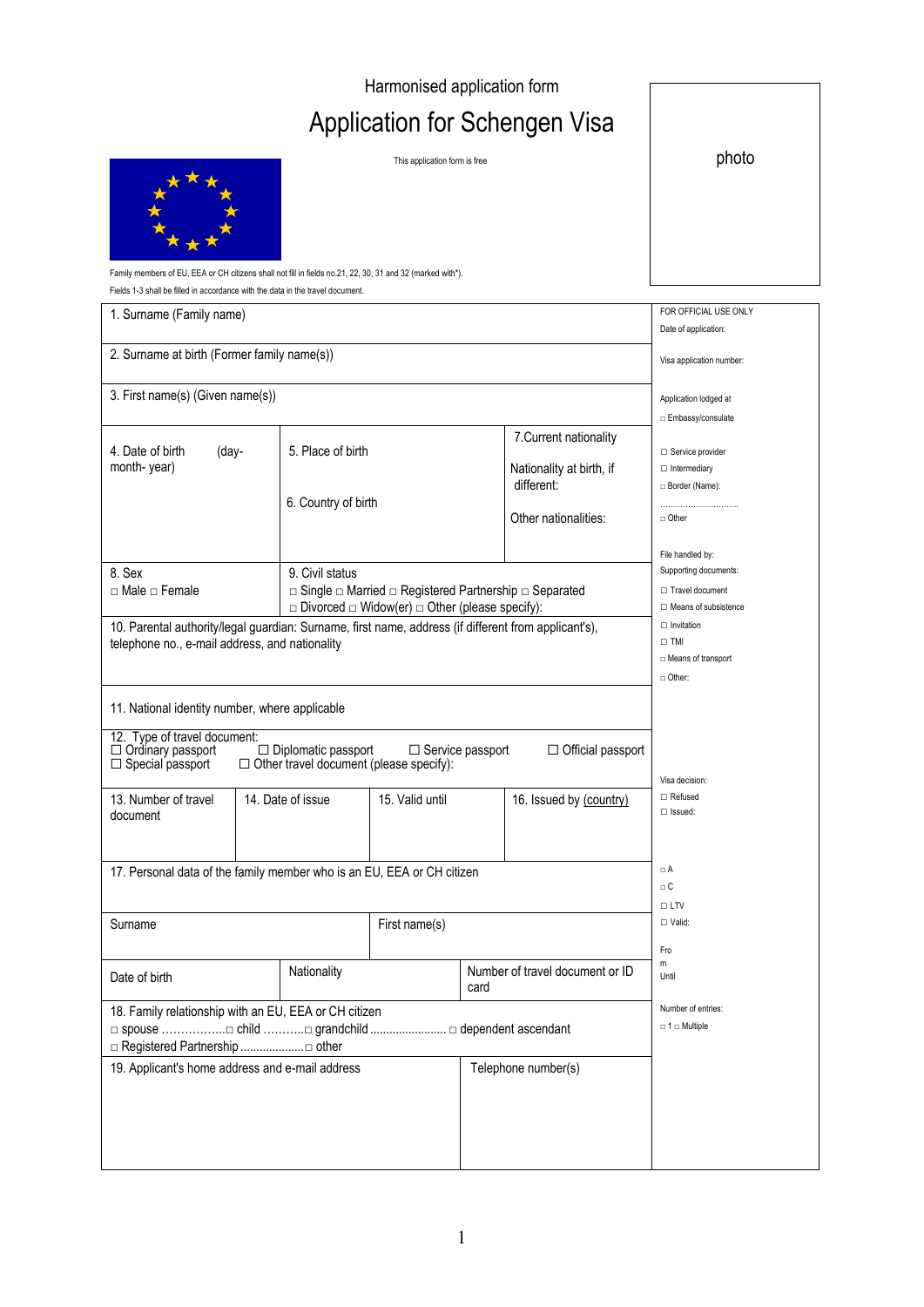| 20. Residence in a country other than the country of current nationality                                                                                                   |                                                                      |  |  |  |  |  |
|----------------------------------------------------------------------------------------------------------------------------------------------------------------------------|----------------------------------------------------------------------|--|--|--|--|--|
| $\Box$ No                                                                                                                                                                  |                                                                      |  |  |  |  |  |
| *21. Current occupation                                                                                                                                                    |                                                                      |  |  |  |  |  |
|                                                                                                                                                                            |                                                                      |  |  |  |  |  |
| * 22. Employer and employer's address and telephone number. For students, name and address of educational establishment                                                    |                                                                      |  |  |  |  |  |
| 23. () Purpose(s) of the journey:                                                                                                                                          |                                                                      |  |  |  |  |  |
| □ Tourism□ Business□ Visiting family or friends □ Cultural □ Sports                                                                                                        |                                                                      |  |  |  |  |  |
| □ Official visit □ Medical reasons □ Study □ Airport transit □ Other (please specify):                                                                                     |                                                                      |  |  |  |  |  |
| 24. Additional information on purpose of stay:                                                                                                                             |                                                                      |  |  |  |  |  |
| 25. Member State(s) of main destination (and other Member States of<br>destination, if applicable)                                                                         | 26. Member State of first entry                                      |  |  |  |  |  |
|                                                                                                                                                                            |                                                                      |  |  |  |  |  |
| 27. Number of entries requested<br>$\Box$ Two entries<br>$\Box$ Single entry<br>$\Box$ Multiple entries                                                                    |                                                                      |  |  |  |  |  |
|                                                                                                                                                                            |                                                                      |  |  |  |  |  |
| Intended date of arrival in the Schengen area:                                                                                                                             |                                                                      |  |  |  |  |  |
| Intended date of departure from the Schengen area:                                                                                                                         |                                                                      |  |  |  |  |  |
| 28. Fingerprints collected previously for the purpose of applying for a Schengen visa or a [touring visa]                                                                  |                                                                      |  |  |  |  |  |
| $\Box$ No $\Box$ Yes.                                                                                                                                                      |                                                                      |  |  |  |  |  |
| Date, if known  Visa sticker number, if known<br>29. Entry permit for the final country of destination, where applicable                                                   |                                                                      |  |  |  |  |  |
|                                                                                                                                                                            |                                                                      |  |  |  |  |  |
| * 30. Surname and first name of the inviting person(s) in the Member State(s). If not applicable, name of hotel(s) or temporary<br>accommodation(s) in the Member State(s) |                                                                      |  |  |  |  |  |
| Address and e-mail address of inviting person(s)/hotel(s)/temporary<br>accommodation(s)                                                                                    | Telephone and telefax                                                |  |  |  |  |  |
|                                                                                                                                                                            |                                                                      |  |  |  |  |  |
| *31. Name and address of inviting company/organisation                                                                                                                     | Telephone and telefax of company/organisation                        |  |  |  |  |  |
| Surname, first name, address, telephone, telefax, and e-mail address of contact person in company/organisation                                                             |                                                                      |  |  |  |  |  |
| *32. Cost of travelling and living during the applicant's stay is covered:                                                                                                 |                                                                      |  |  |  |  |  |
| $\Box$ by the applicant himself/herself                                                                                                                                    | $\Box$ by a sponsor (host, company, organisation), please<br>specify |  |  |  |  |  |
|                                                                                                                                                                            | □ referred to in field 32 or 33                                      |  |  |  |  |  |
| Means of support                                                                                                                                                           | Means of support                                                     |  |  |  |  |  |
| □ Cash                                                                                                                                                                     | $\Box$ Cash                                                          |  |  |  |  |  |
| □ Traveller's cheques                                                                                                                                                      | □ Accommodation provided                                             |  |  |  |  |  |
| $\Box$ Credit card                                                                                                                                                         | All expenses covered during the stay                                 |  |  |  |  |  |
| □ Pre-paid accommodation<br>□ Pre-paid transport                                                                                                                           | Pre-paid transport                                                   |  |  |  |  |  |
| □ Other (please specify)                                                                                                                                                   | $\Box$ Other (please specify)                                        |  |  |  |  |  |